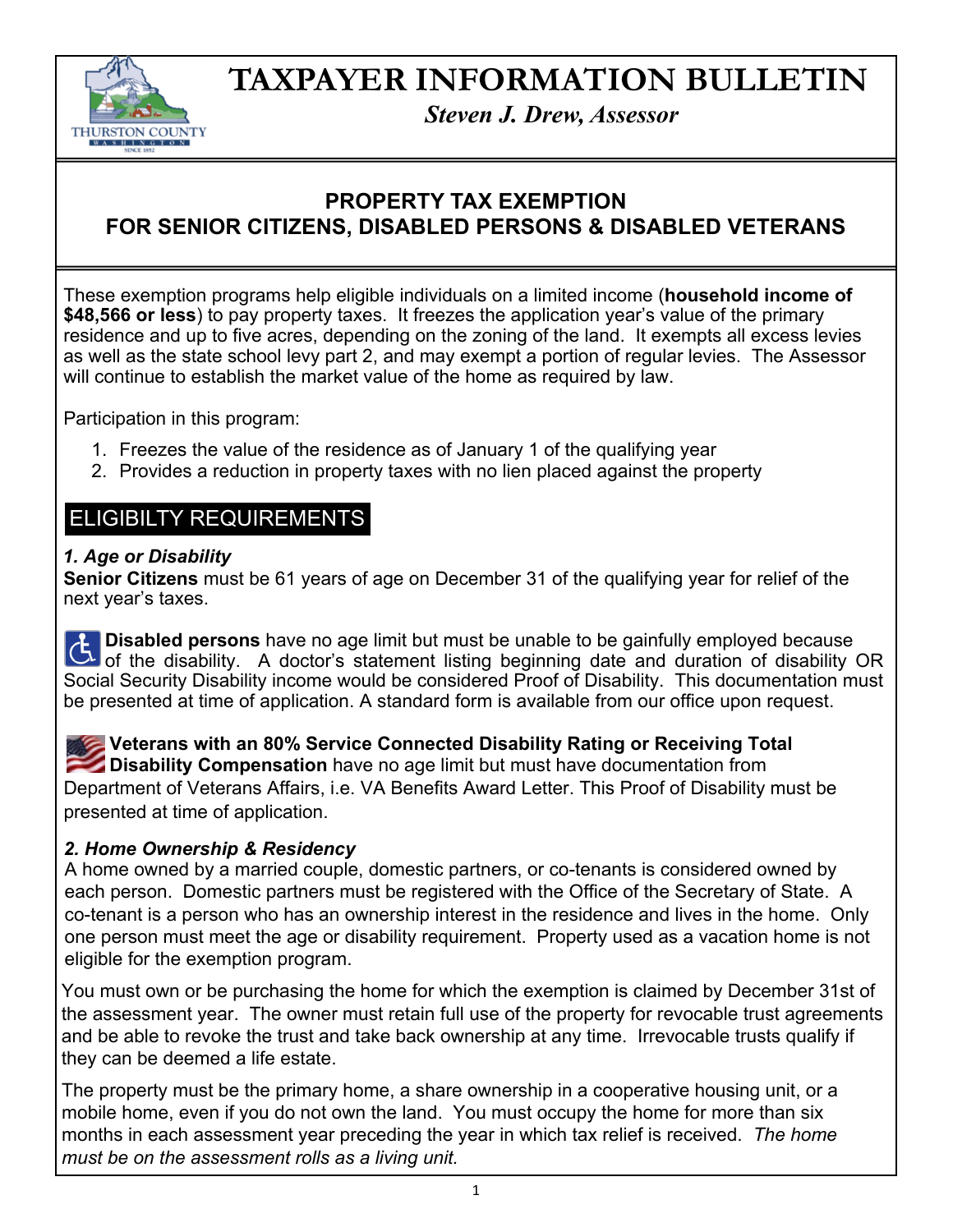#### *3. Income*

Household income of \$48,566 or less. This includes ALL your income, taxable and nontaxable, as well as that of your spouse, domestic partner, and any co-tenants.

Household income *does not* include:

- VA Disability payments
- The income of a person, other than a spouse or domestic partner, who does not have an ownership interest and lives in your home. **However, any income the person contributes to household expenses must be included as income on the application.**
- The income of a person, other than a spouse or domestic partner, who has ownership interest and lives someplace else. **The amount of the exemption will be based only on the percentage of your interest in the property.**

# COMPUTING HOUSEHOLD INCOME

**Income** includes all sources, **WHETHER OR NOT THEY ARE TAXABLE** for federal income tax purposes.

Some of the most common sources of income include:

- Social Security benefits
- Retirement benefits  $\blacksquare$
- $\blacksquare$ Unemployment compensation
- Rental or Business income *Depreciation and losses may not be deducted.*  $\blacksquare$
- Capital gains  $\blacksquare$
- Interest and dividend receipts .
- Wages, salaries and tips
- **Pensions and annuities, including retirement** bonds, IRAs
- L&I pensions & other Disability pensions
- VA income, other than disability, attendant care, medical aid, or dependency & indemnity compensation

### *ALLOWABLE DEDUCTIONS:*

Your income may be reduced by the following out of pocket expenses:

- **Non-reimbursed** amounts paid for prescription drugs.
- **Premiums for Medicare Parts A, B, C & D.**  premiums for private insurance are not deductible
- **Non-reimbursed** amounts paid for care in a nursing home, assisted living facility, or adult family home.
- **Non-reimbursed** amounts paid for in-home care, including medical treatments, physical therapy, meal delivery service, personal care, and household care. Special furniture and equipment (such as wheelchairs, hospital beds, and oxygen) are also deductible.

**Personal care** includes assistance with preparing meals, house cleaning, getting dressed, eating, taking medications and personal hygiene.

**Household care** includes assistance with chores you used to perform but no longer can, such as mowing lawns, raking leaves, and cleaning gutters. Repairs or home improvements are not included.

### **Starting with the 2022 tax year, the following out of pocket expenses are also deductable:**

- Medicare supplemental insurance premiums (Medigap)
- Long-term care insurance premiums
- Cost-sharing amounts (amounts applied toward your health plan's "out-of-pocket maximum")
- Durable medical and mobility enhancing equipment
- Prosthetic devices
- Medicines of mineral, animal, and botanical origin prescribed, administered, dispensed, or used in the treatment of an individual by a naturopath licensed under Washington law
- Medically prescribed oxygen
- Insulin for human use
- Disposable devices used to deliver drugs for human use
- Ostomic items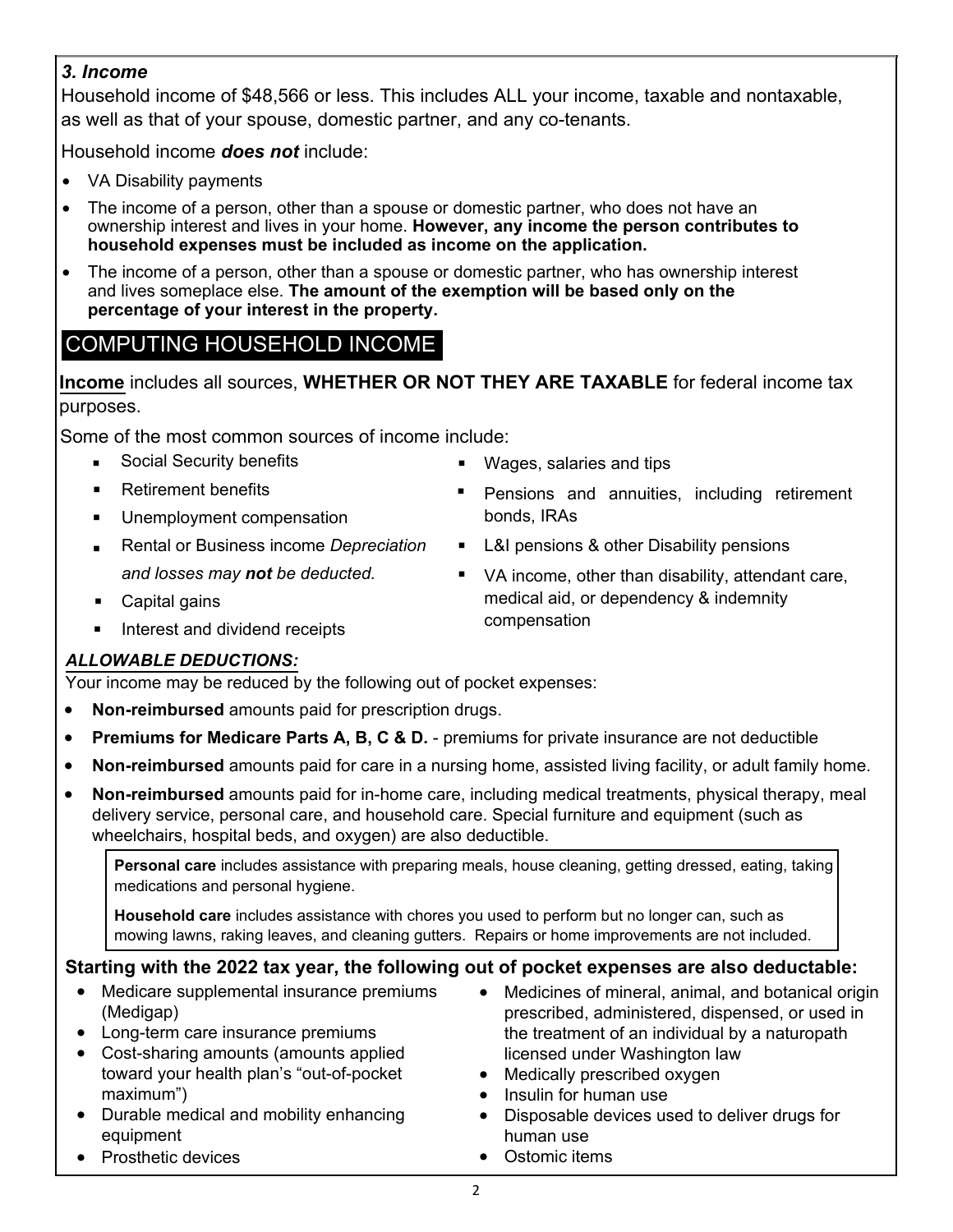# THREE LEVELS OF EXEMPTION

When the annual household income for the application year is \$48,566 or less, your home will be exempt from all excess levies and the state school levy part 2.

*Excess levies are in addition to regular levies. They require voter approval and provide money for a specific purpose, such as school bonds and maintenance and operation levies.* 

You are also exempt from all or part of the regular levies when you qualify for Category A or B as noted below.

### **Category A - \$33,623 or less**

When your household income is \$33,623 or less, you are exempt from excess levies and the state school levy part 2 as well as regular levies on the first \$60,000 or 60 percent, whichever is greater, of your home's assessed value.

### **Category B - \$33,624 - \$41,095**

When your household income is between \$33,624 and \$41,095, you are exempt from excess levies and the state school levy part 2 as well as regular levies on the first \$50,000 or 35 percent of the assessed value, whichever is greater, up to \$70,000 of the home's assessed value.

### **Category C - \$41,096 - \$48,566**

When your household income is between \$41,096 and \$48,566, you are exempt from all excess levies and the state school levy part 2.

# CHANGE IN STATUS

Notify us whenever there is a change in status:

- Change in level of income
- Change in living circumstances
- Death of spouse, domestic partner, or applicant

**RETIREMENT:** If you were retired for two or more months during the application year, your household income will be computed by multiplying the average monthly income received during the months you were retired by 12.

**SALE OF RESIDENCE:** If you sell your property and move to a new home in Washington State, your exemption can be transferred to your new residence; but may require that you reapply.

**DEATH OF SPOUSE OR DOMESTIC PARTNER:** If your spouse or domestic partner died before November 1st of the application year, or if you have a significant change in income that is expected to last indefinitely, your household income is computed by multiplying the average monthly income, after the change occurred, by 12.

**DEATH OF THE APPLICANT:** Property taxes will be recalculated without the exemption from the date of death. The surviving spouse or domestic partner may continue to receive the exemption if he or she is at least 57 years old and meets all the other eligibility requirements.

**RENEWAL:** You will be notified by the Assessor when it is time to renew your exemption (typically every six years).